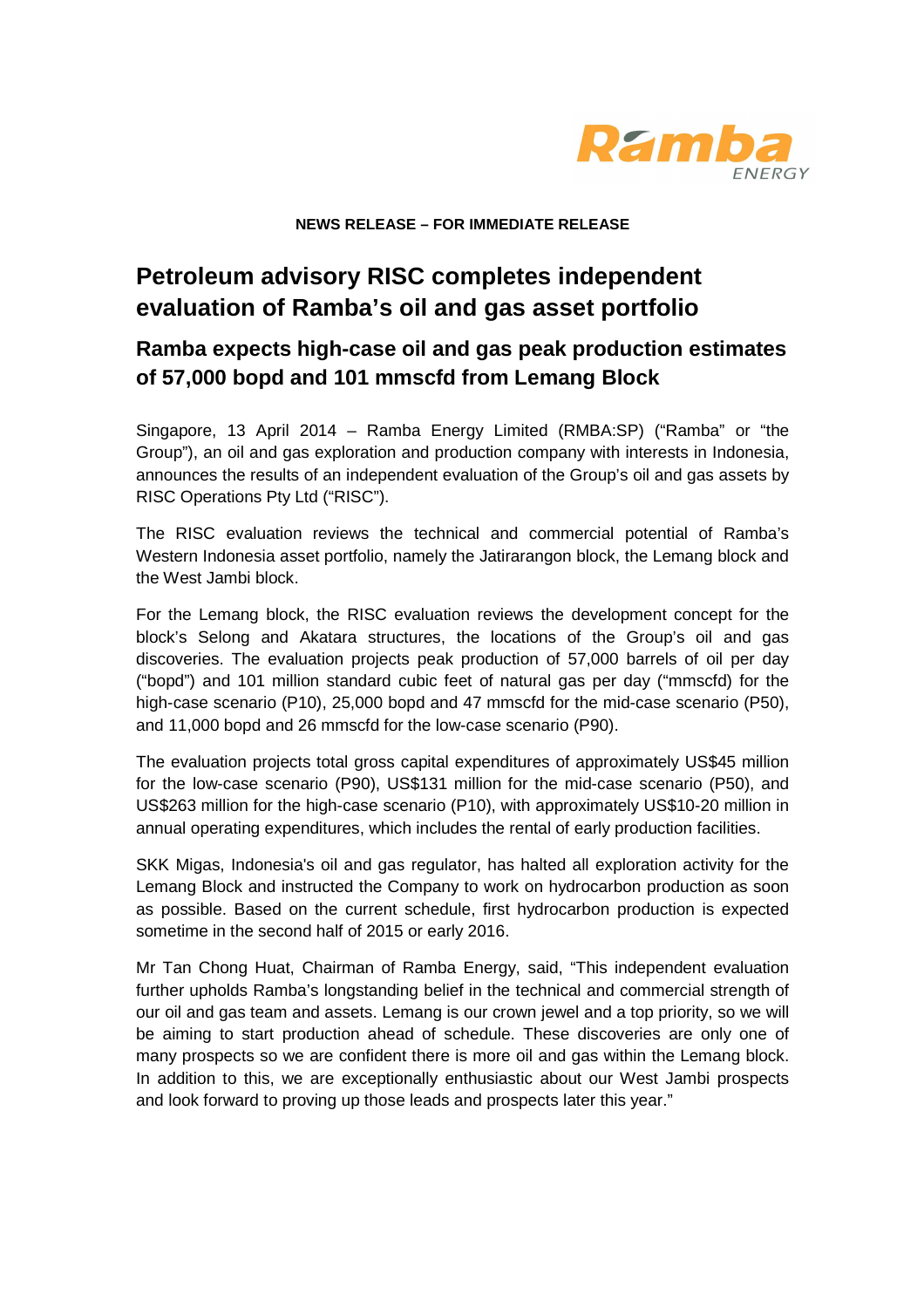The completion of the RISC evaluation comes following Ramba's February 2014 announcement stating that the Government of Indonesia has mandated that the Group immediately transition its work program from exploration to the Plan of Development ("POD") for the Lemang block for the commencement of commercial production ("COCP").

- End -

### **RISC Evaluation of Jatirarangon and West Jambi blocks:**

The report reviewed a total of 9 prospects and 8 leads at the West Jambi block, indicating un-risked and risked gross prospective potential combined resources (added arithmetically) of approximately 426 million barrels of oil equivalent ("mmboe") and 83 mmboe, respectively.

For the Jatirarangon block, an already-producing asset, the evaluation projects gradual production declines from the block's Western closure that are consistent with industry standards for an asset of the block's age and maturity. The report also reviewed 1 prospect, indicating un-risked and risked gross prospective potential combined resources of (added arithmetically) approximately 15 mmboe and 3.2 mmboe, respectively.

### **About Ramba Energy Limited:**

Ramba Energy Limited is an Indonesia-focused oil and gas exploration and production company listed on the Singapore Stock Exchange. The Group ventured into the energy sector in 2008 with the goal of becoming a significant energy producer in Indonesia.

The Group's subsidiaries hold a 70% interest in the Jatirarangon block, located in West Java, Indonesia; a 100% interest in the West Jambi block, located in Sumatra, Indonesia; and a 51% interest in the Lemang Block, also located in Sumatra, Indonesia. All of the Group's assets are located in onshore regions on the Western Indonesian islands of Java and Sumatra.

Ramba's logistics business unit, Richland, provides supply chain services including inbound and outbound transportation activities, distribution management, seaport and airport cargo handling services, and chemical logistics distribution throughout the region. Richland employs over 1,000 employees and has a fleet of over 400 trucks and trailers, in addition to managing more than 400 ISO-tanks.

For more information, please visit www.ramba.com.